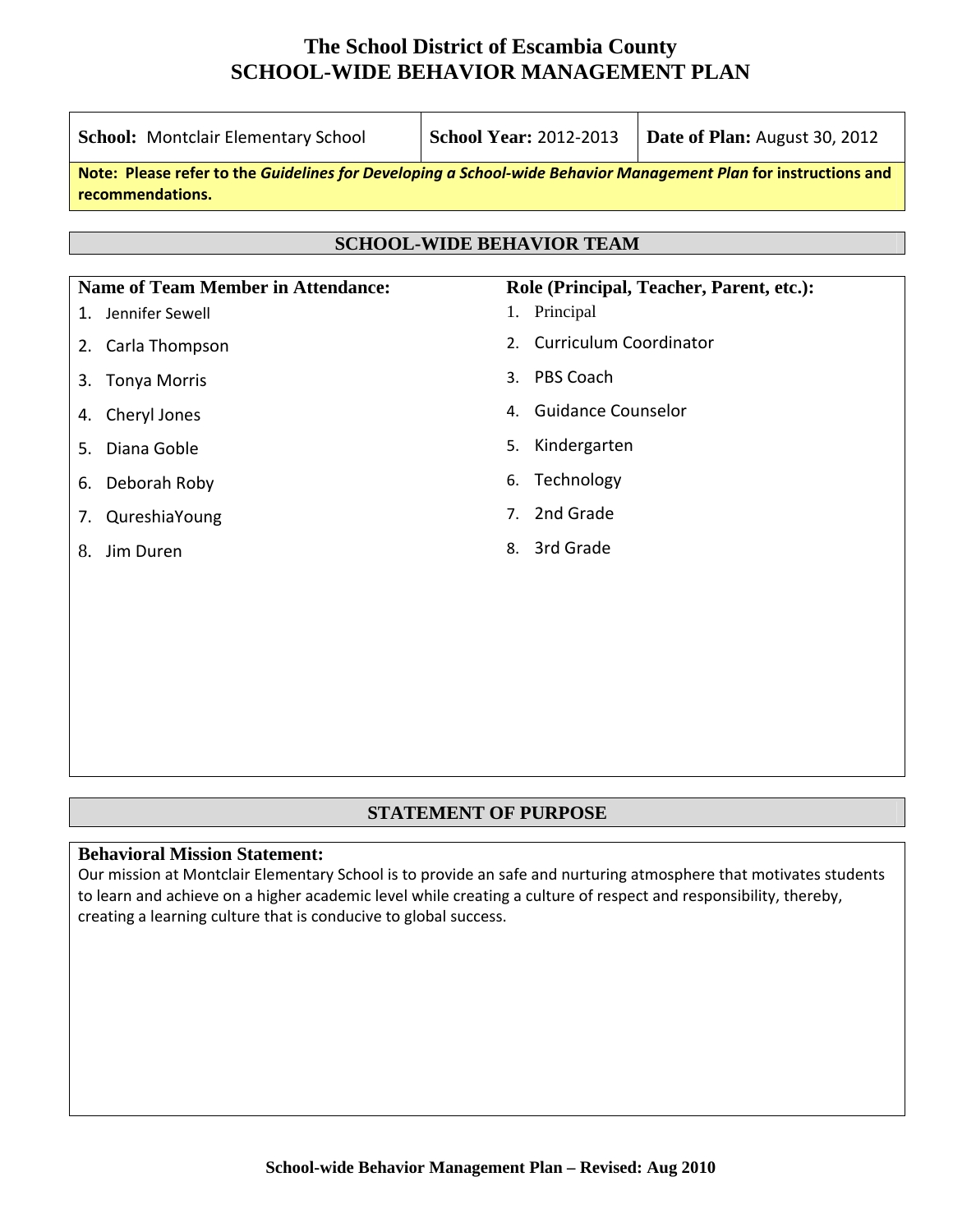## **The School District of Escambia County SCHOOL-WIDE BEHAVIOR MANAGEMENT PLAN**

### **BASELINE DATA**

| <b>Office Discipline Referrals (ODR)</b>                                         |      |  |
|----------------------------------------------------------------------------------|------|--|
| Number of Office Discipline<br>Referrals (ODR)                                   | 155  |  |
| Average ODR per Student<br>$(\text{\# ODR} \div \text{\# of students enrolled})$ | .38  |  |
| Number of Students with ODR                                                      | 62   |  |
| <b>Attendance</b>                                                                |      |  |
| <b>Average Daily Attendance</b>                                                  | 92.2 |  |
| Excused Tardies (Elem)                                                           |      |  |
| Unexcused Tardies (Elem)                                                         |      |  |
| Excused Early Check-outs (Elem)                                                  |      |  |
| Unexcused Early Check-outs (Elem)                                                |      |  |

| <b>Out-of-School Suspensions (OSS)</b>                                                          |      |  |
|-------------------------------------------------------------------------------------------------|------|--|
| Number of Incidents of<br>Out-of-School Suspension (OSS)                                        | 28   |  |
| Average OSS per Student<br>$(\text{\#} \text{OSS} \div \text{\#} \text{ of students enrolled})$ | .07  |  |
| Number of Students with OSS                                                                     | 21   |  |
| <b>In-School Suspensions (ISS)</b>                                                              |      |  |
| Number of Incidents of<br>In-School Suspension (ISS)                                            | 98   |  |
| Average ISS per Student<br>$(\text{\# ISS} \div \text{\# of students enrolled})$                | .24  |  |
| Number of Students with ISS                                                                     | 45   |  |
| <b>Bullying Prevention</b>                                                                      |      |  |
| Percent of Students Trained                                                                     | 100% |  |
| <b>Percent of Staff Trained</b>                                                                 | 100% |  |

### **ADDITIONAL DATA AND OUTCOMES**

**What other data or outcomes will your school use for continuous monitoring of your school-wide behavior management plan (e.g., academic data, faculty attendance, school surveys, training, ESE referrals, etc.)? The outcomes may also include various ways of analyzing school-wide behavioral data as outlined in the** *School-wide Behavioral Data Guide* **(e.g., referrals/suspensions by grade level, location, problem behavior, time of day, student, class, etc.).** 

We will use the RtI:B Database system. This new system, which replaces the SWIS, will enable us to analyze our students' behavior by grade level, teacher, location, behavioral infraction, and time of day. This informational data will allow us to conduct a comparative analysis in order to look at patterns of behavior that occur within particular locations, grade levels, time of day issues, etc., that occur from year to year.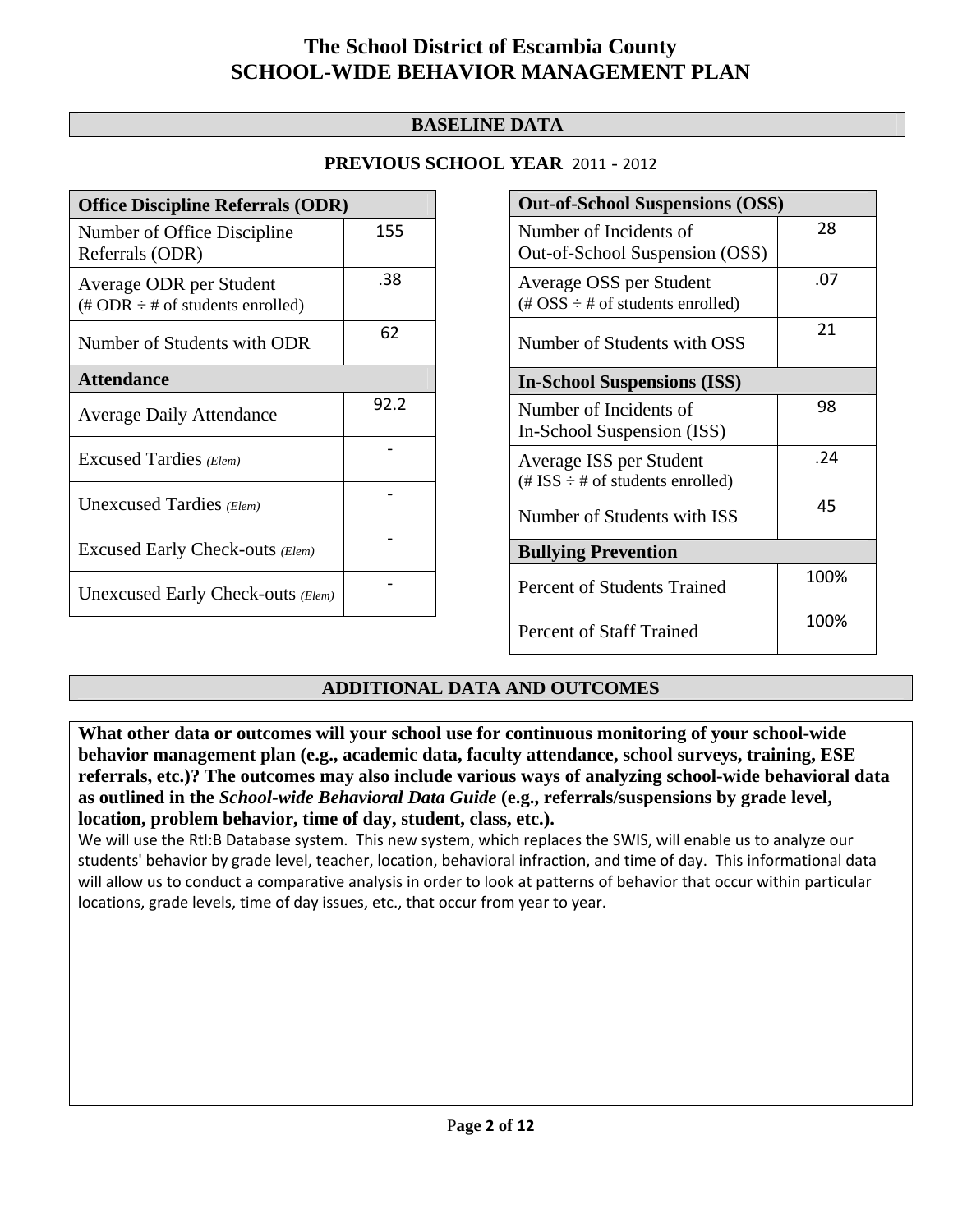|    | <b>SCHOOL-WIDE BEHAVIORAL GOALS</b>                                                                                                                                                               |
|----|---------------------------------------------------------------------------------------------------------------------------------------------------------------------------------------------------|
|    |                                                                                                                                                                                                   |
|    | 1. Out-of-school suspension<br>The number of incidents of out-of-school incidents that occur at Montclair Elementary School will reduce by 3% in<br>comparison to last year's number suspensions. |
|    | 2. Attendance                                                                                                                                                                                     |
|    | Our current attendance is at 92.2% for the end of the year period. Attendance at Montclair Elementary<br>School will increase by 3%                                                               |
|    | 3. Bullying<br>Training in the area of Bullying Prevention will occur within all grade levels within the classrooms and with all<br>faculty and staff members during faculty/staff meetings.      |
|    | 4. Office Discipline Referrals<br>The number of office discipline referrals will be reduced by 5% in comparison to last year's number of 155<br>referrals.                                        |
| 5. | Other                                                                                                                                                                                             |
|    | 6. Other                                                                                                                                                                                          |
|    | 7. Other School-wide Behavior Goal                                                                                                                                                                |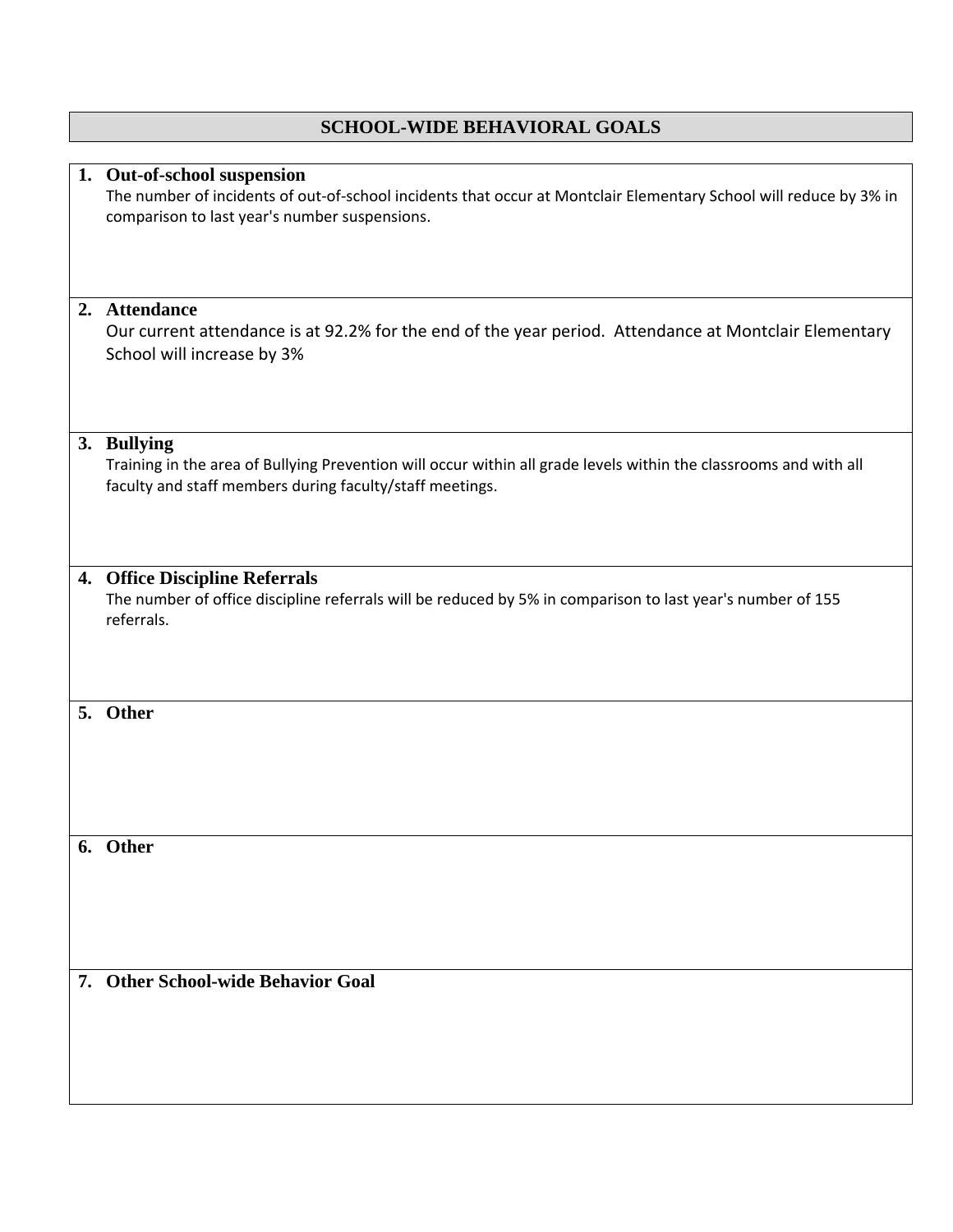#### **PROGRESS MONITORING**

**Your school-wide behavior team should meet to review data and discuss concerns or revisions to your school-wide behavior management plan once a month and complete progress monitoring forms quarterly. Describe when you plan to meet (days, location, and time) throughout the school year.**  The Montclair PBS Team will meet monthly, on the first Tuesday of every month from 2:55‐3:25 PM, in the office conference room, to review current data, discuss what's is/is not working, and to come up with a revised plan in order to stimulate behavioral success.

**Describe the procedures that your school will use to collect, summarize, and analyze the behavioral data prior to team meetings. Procedures are required for entering the information into the database, summarizing the data, and developing graphs using the** *School-wide Behavioral Data Guide***.**  Behavioral data will be entered via the RtI:B Database by the PBS Coach. Information will be presented via charts, graphs, and lists during monthly meetings to ensure collection and to analyze and summarize findings.

**How will your school document the school-wide behavior team meetings?**  Minutes will be recorded by a team member and a sign-in sheet will be used to track attendees.

**Describe how your school-wide behavior team will share the data and outcomes with your faculty, staff, and other stakeholders?** 

Information gathered through these behavioral meetings will be shared through the school newsletter, faculty meetings, and through email.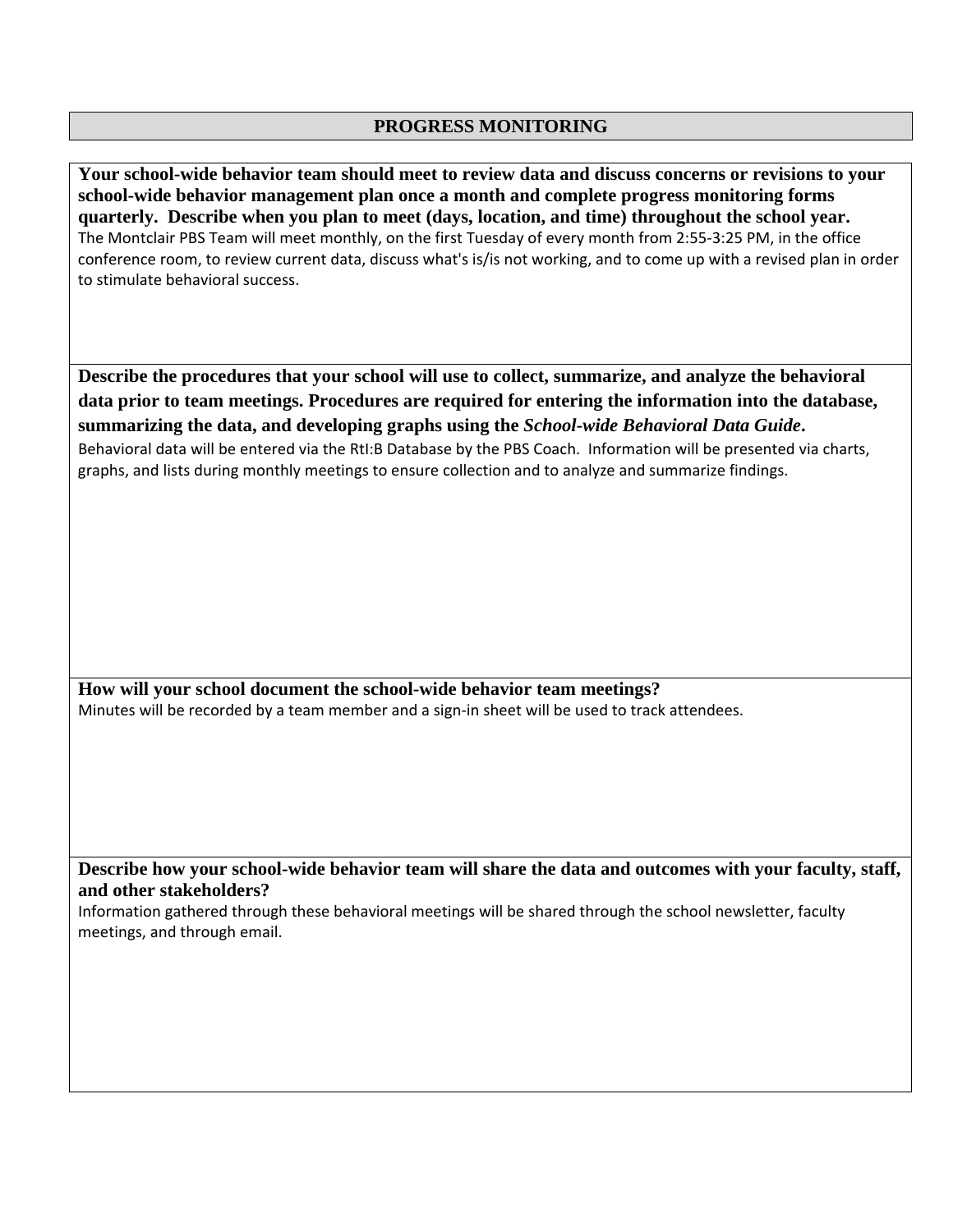### **SCHOOL EXPECTATIONS AND RULES**

**List 3 – 5 school-wide expectations**  I am Respectful I am Honest I have Self‐Control I am an Active Learner

| Rules/<br><b>Expectations:</b> | <b>Setting:</b><br>Hallways        | <b>Setting:</b><br>Cafeteria          | <b>Setting:</b><br><b>Bus</b>          | <b>Setting:</b><br>Playground    |
|--------------------------------|------------------------------------|---------------------------------------|----------------------------------------|----------------------------------|
| I am Respectful                | Do stay quiet                      | Please take 1 level<br>scoop          | Polite to my driver                    | Play and have fun                |
| I am Honest                    | Please walk on the<br>green line   | Remember to use your<br>table manners | Respect everyone                       | Respect everyone                 |
| I have Self Control            | Respect personal space             | Inside voice                          | In my seat                             | Invite others to play            |
| I am an Active<br>Learner      | In line at all times               | Do clean your space                   | Do remember to use<br>my whisper voice | Do play fairly                   |
|                                | Every hand and foot to<br>yourself | Everyone stops at STOP<br>sign        | Every hand and foot<br>myself          | Every hand and foot to<br>myself |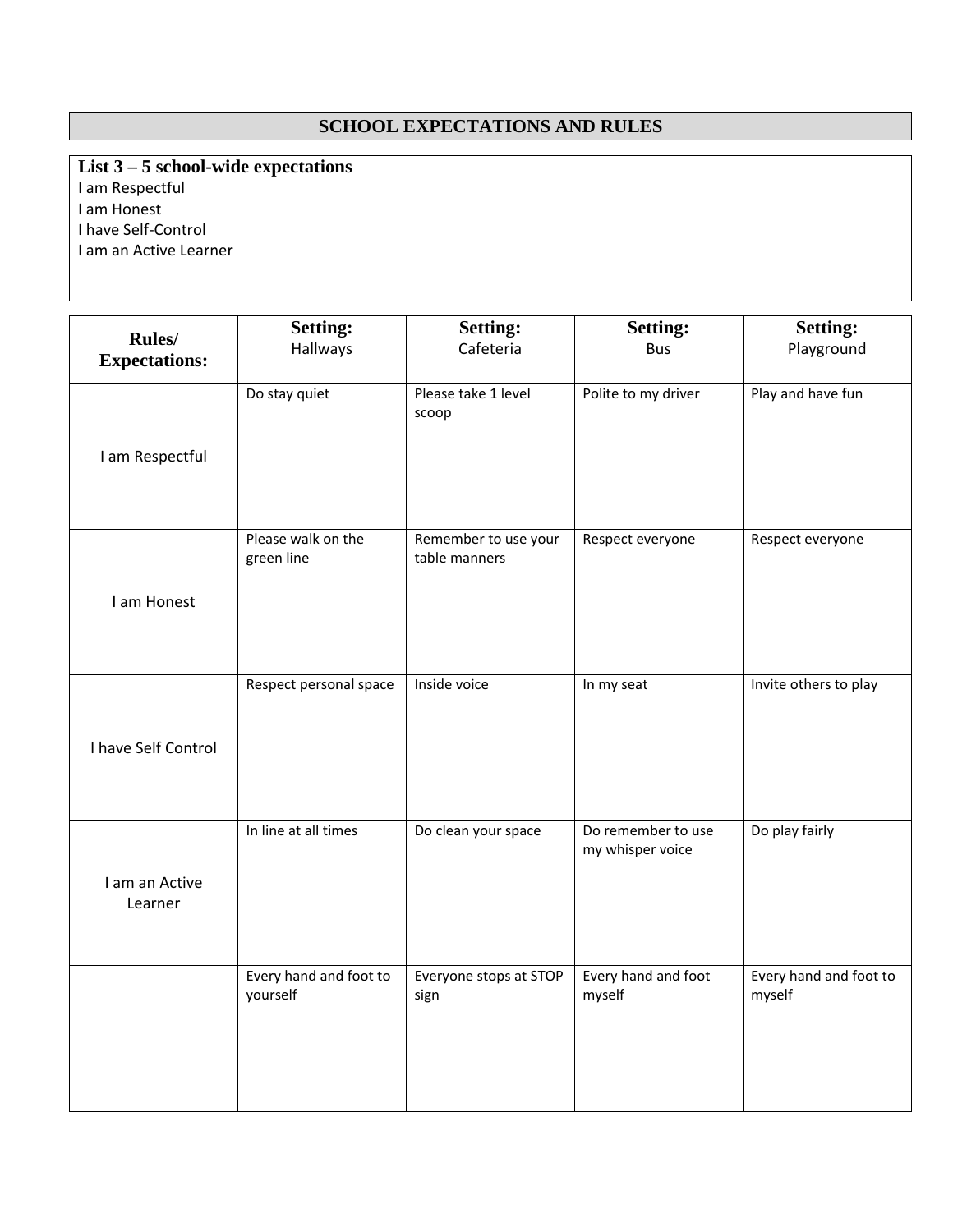# **TEACHING EXPECTATIONS AND RULES**

| How will your school introduce the school-wide expectations and rules to all of your students and staff?     |
|--------------------------------------------------------------------------------------------------------------|
| Montclair Elementary expectations and rules will be presented and posted in classrooms, hallways, and in the |
| cafeteria; at faculty meetings, during student lessons, and during teacher learning days.                    |
|                                                                                                              |
|                                                                                                              |
|                                                                                                              |
|                                                                                                              |
|                                                                                                              |
|                                                                                                              |
|                                                                                                              |
|                                                                                                              |
|                                                                                                              |
|                                                                                                              |
|                                                                                                              |
|                                                                                                              |
| During the school year, what activities will your school implement to encourage on-going direct              |
| instruction of the school-wide expectations and rules? How will your school embed the expectations and       |
| rules into the daily curriculum?                                                                             |
| *Students will be taught positive behavior lessons                                                           |
| * Faculty meetings                                                                                           |
| *Students will receive Bucket Filler Tickets for positive behavior                                           |
| *Students will earn special privileges as a school and in their individual classrooms                        |
|                                                                                                              |
|                                                                                                              |
|                                                                                                              |
|                                                                                                              |
|                                                                                                              |
|                                                                                                              |
|                                                                                                              |
|                                                                                                              |
|                                                                                                              |
| How often will you plan to provide refresher training on expectations and rules to staff and students in     |
| your school? How will you orient and teach new students who arrive mid-year?                                 |
| Our students will have reminders of the expectations and rules on a daily basis via teacher lessons, poster  |
| declarations, and student-to-student sharing.                                                                |
|                                                                                                              |
|                                                                                                              |
|                                                                                                              |
|                                                                                                              |
|                                                                                                              |
|                                                                                                              |
|                                                                                                              |
|                                                                                                              |
|                                                                                                              |
|                                                                                                              |
|                                                                                                              |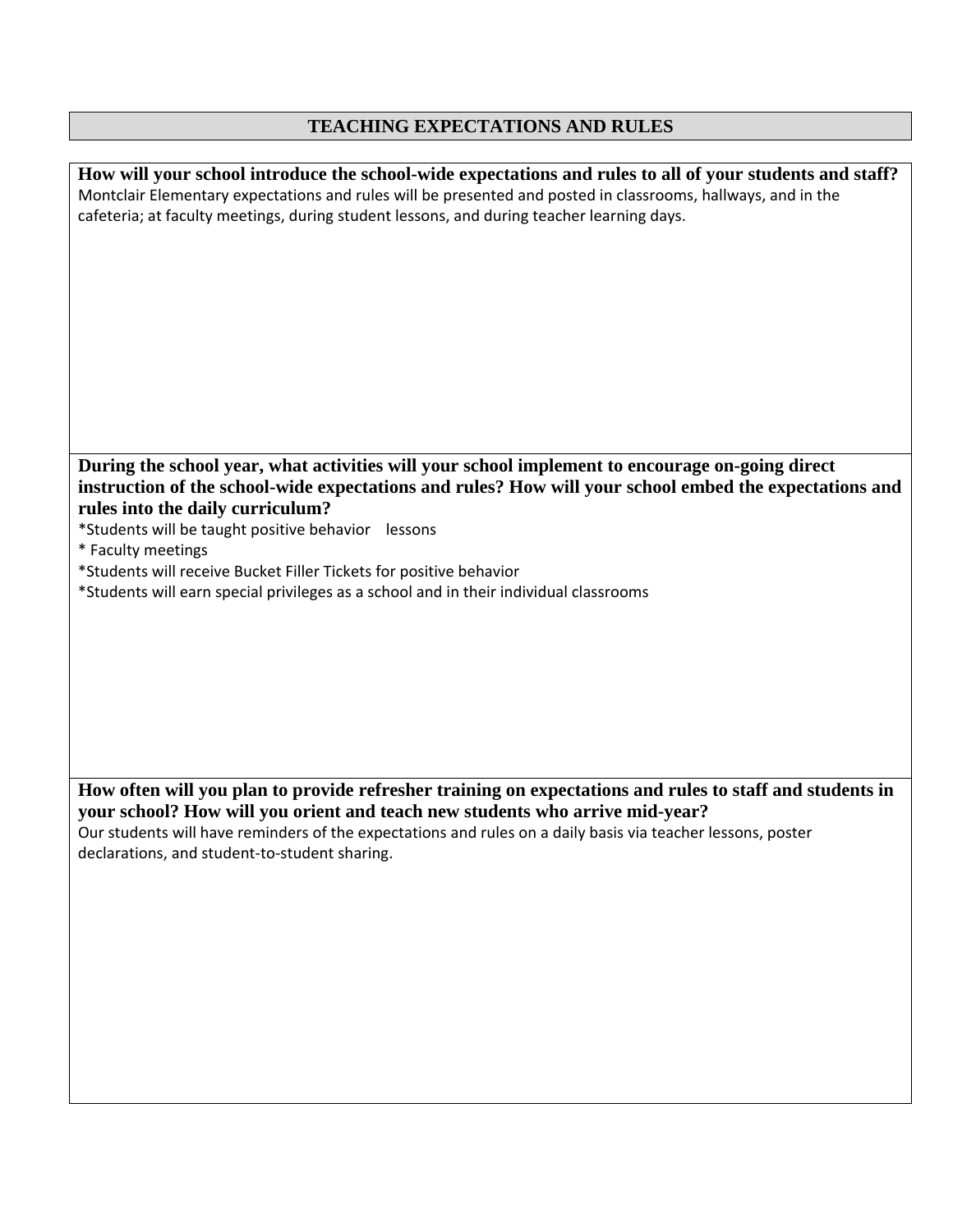#### **REWARD/RECOGNITION PROGRAM**

#### **What type of reward system will you use?**  Bucket Filler Tickets will be given for positive behavior. Verbal praise will be given when a Bucket Filler Ticket is issued. Monthly "Celebrations" for students who are Bucket Fillers. Citizenship grade must be a "C" or higher.

**Describe the behaviors for which you will reward or recognize students.** 

Expectations are: I am Honest I am Self Motivated I am Respectful I have Self Control

### **How will you implement the reward system?**

Teachers will be given Bucket Filler Tickets to distribute to their class. Teachers will reinforce students' behaviors that reflect our school rules and expectations.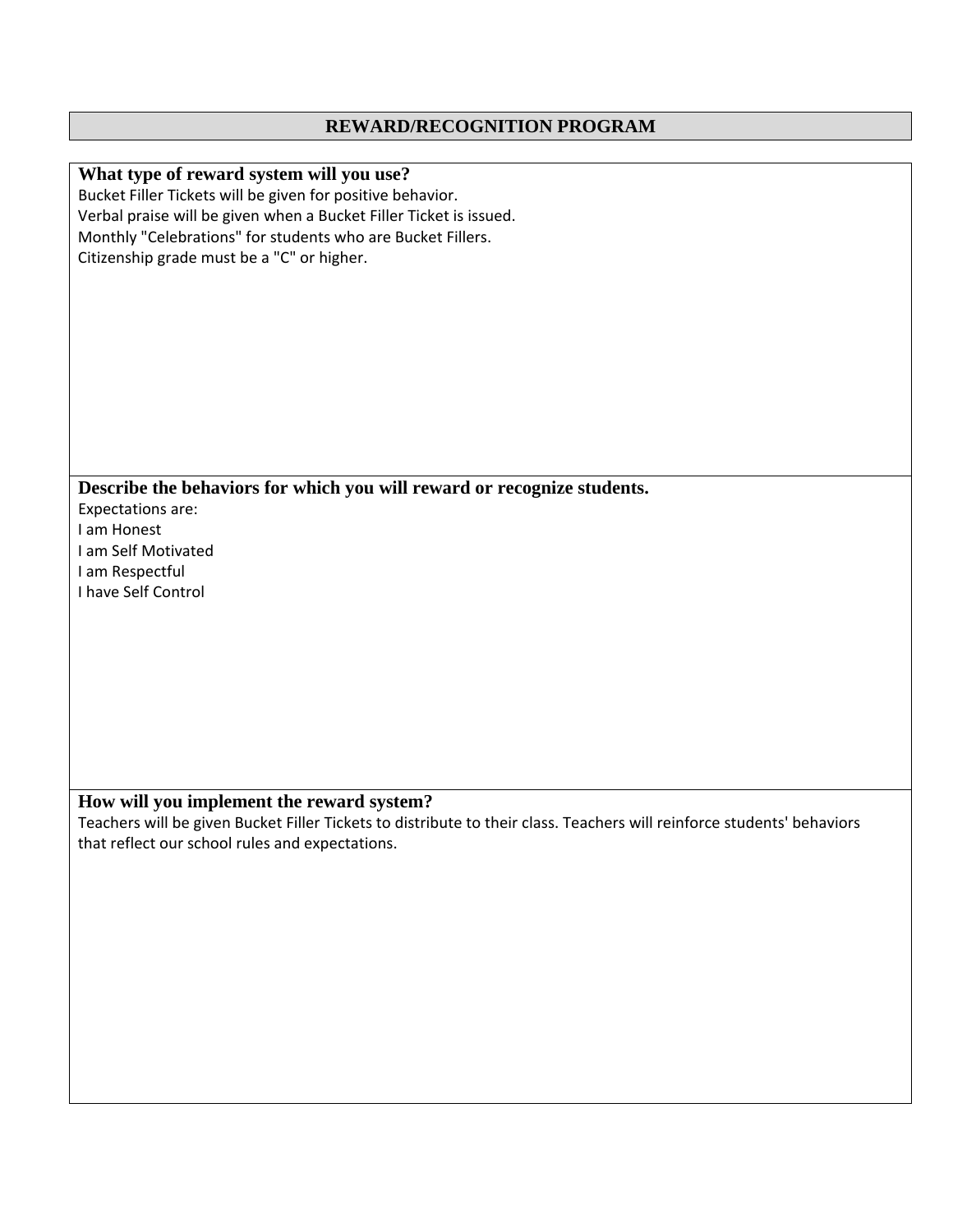### **DISCIPLINARY PROCEDURES**

| Explain the discipline process at your school. Differentiate between minor and major behavior              |
|------------------------------------------------------------------------------------------------------------|
| incidents and describe the process for documenting and addressing both types of incidents.                 |
| Minor behavior incidents:                                                                                  |
| 1. Verbal warning                                                                                          |
| 2. Re-teaching proper behavior.                                                                            |
| 3. Intervention application                                                                                |
| 4. Contact parent                                                                                          |
| 5. Refer to school guidance counselor or office administration                                             |
| Major behavior incidents:                                                                                  |
| 1. Referral written                                                                                        |
| 2. Student removed from general location to office                                                         |
| 3. Administration determines consequence                                                                   |
| 4. Parent contact made                                                                                     |
| 5. Referral given to teacher and parent(s)                                                                 |
|                                                                                                            |
|                                                                                                            |
|                                                                                                            |
|                                                                                                            |
|                                                                                                            |
|                                                                                                            |
|                                                                                                            |
| What intervention strategies will your school use to prevent behavior that results in discipline referrals |
| and out-of-school suspensions?                                                                             |
| Tangible rewards                                                                                           |
| Loss of privileges                                                                                         |
| Modify seating arrangement                                                                                 |
| Positive reinforcement                                                                                     |
| <b>Reflection Center</b>                                                                                   |
|                                                                                                            |
| Parent contact                                                                                             |

Student‐to‐Student motivation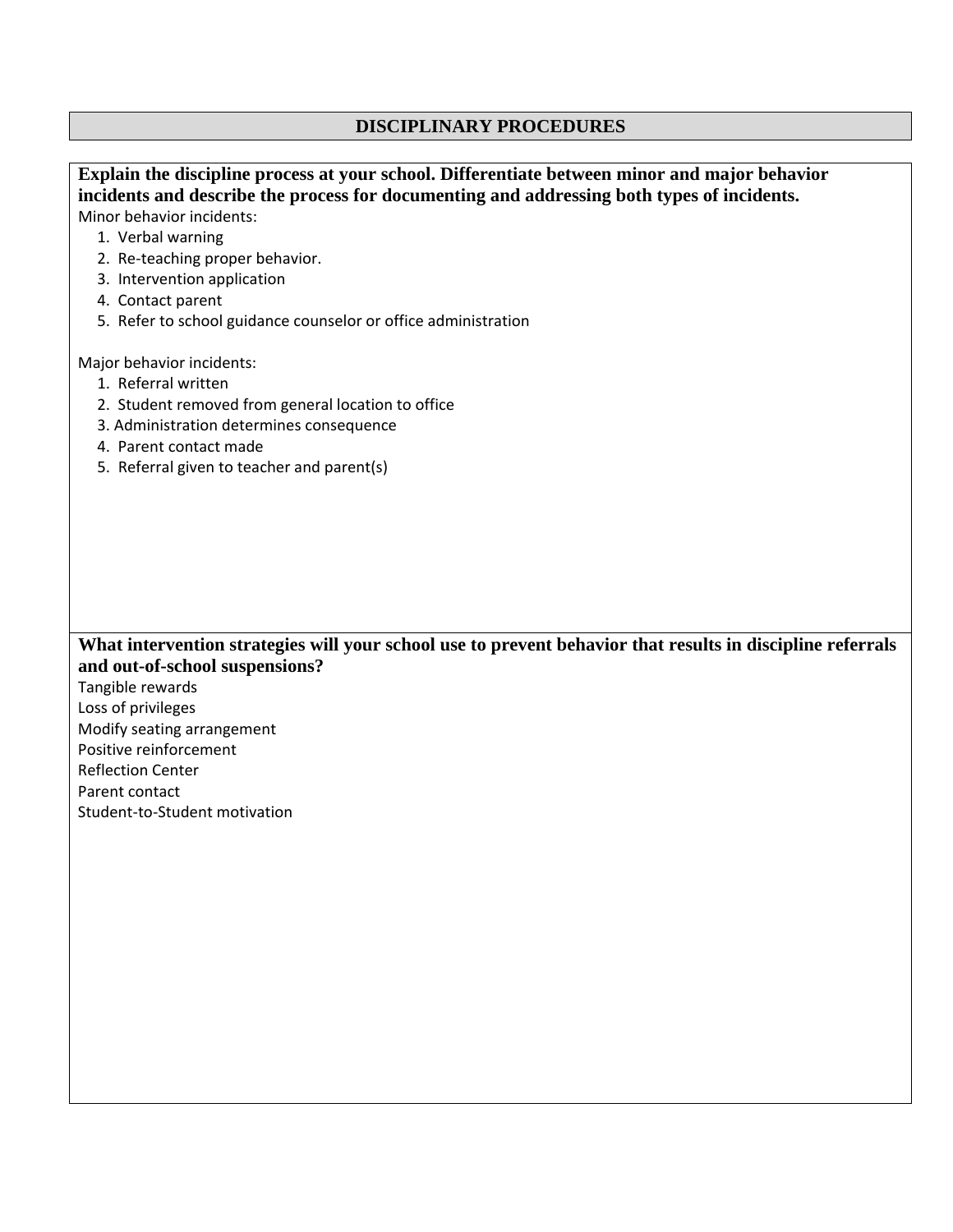# **DISCIPLINARY PROCEDURES (continued)**

| What are the consequences or disciplinary actions that are used in your school? |
|---------------------------------------------------------------------------------|
| Conference (student/teacher)                                                    |
| Warning                                                                         |
| Time Out                                                                        |
| Loss of privileges                                                              |
| <b>Parent Conference</b>                                                        |
| In School Suspension                                                            |
| Out of School Suspension                                                        |
| Referral to ICARE                                                               |
|                                                                                 |
|                                                                                 |
|                                                                                 |
|                                                                                 |
|                                                                                 |
|                                                                                 |
|                                                                                 |
|                                                                                 |
|                                                                                 |
|                                                                                 |
|                                                                                 |
|                                                                                 |
|                                                                                 |
|                                                                                 |
| For Middle or High Schools:                                                     |
| How do the adjudication guidelines complement your disciplinary procedures?     |
| N/A                                                                             |
|                                                                                 |
|                                                                                 |
|                                                                                 |
|                                                                                 |
|                                                                                 |
|                                                                                 |
|                                                                                 |
|                                                                                 |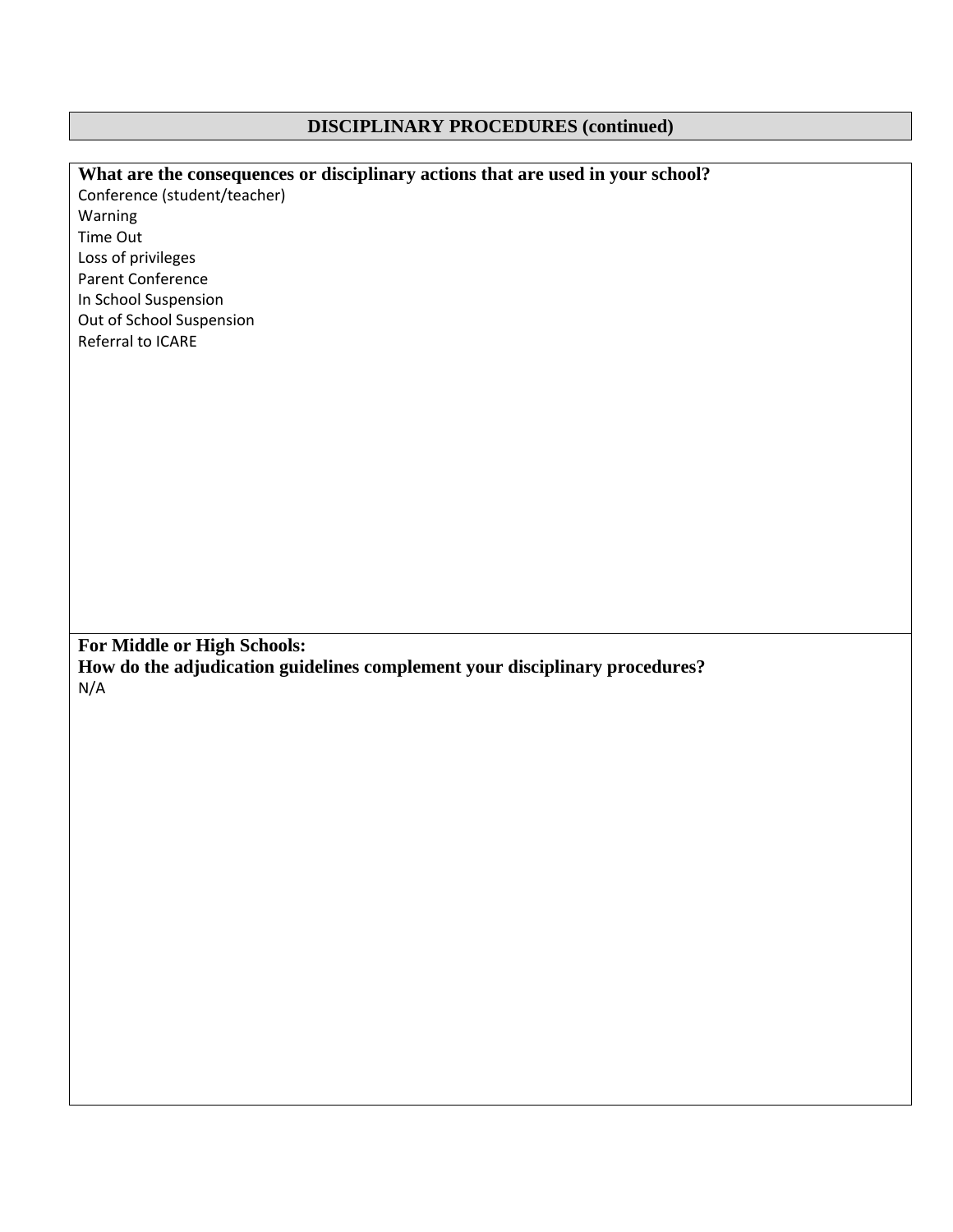# **TRAINING AND IMPLEMENTATION**

| Describe any training needs, material needs, and/or environmental arrangements necessary to                            |
|------------------------------------------------------------------------------------------------------------------------|
| implement your school-wide behavior management plan.                                                                   |
| The faculty and staff will need periodic reminders of the program, its expectations, monitoring of the program         |
| incorporation, and assistance with proper implementation of the program.                                               |
|                                                                                                                        |
|                                                                                                                        |
|                                                                                                                        |
|                                                                                                                        |
|                                                                                                                        |
|                                                                                                                        |
|                                                                                                                        |
|                                                                                                                        |
|                                                                                                                        |
|                                                                                                                        |
|                                                                                                                        |
| Describe how your school will train all faculty and staff on your school-wide behavior management                      |
| plan. How will you orient and teach new faculty and staff who arrive mid-year?                                         |
| Training will occur after school and the PBS Coach and the PBS Team will ensure that new teachers are trained on PBS.  |
|                                                                                                                        |
|                                                                                                                        |
|                                                                                                                        |
|                                                                                                                        |
|                                                                                                                        |
|                                                                                                                        |
|                                                                                                                        |
|                                                                                                                        |
|                                                                                                                        |
|                                                                                                                        |
|                                                                                                                        |
|                                                                                                                        |
| What school-wide routines and procedures will be implemented by all faculty and staff to facilitate                    |
| your school-wide behavior management plan?                                                                             |
| Everyone at Montclair Elementary School will be involved with the PBS project at our school (students to custodians to |
| teacher helpers to school leadership). These expectations will be posted all over the school and covered on a          |
| consistent basis - purposefully and during teachable moments.                                                          |
|                                                                                                                        |
|                                                                                                                        |
|                                                                                                                        |
|                                                                                                                        |
|                                                                                                                        |
|                                                                                                                        |
|                                                                                                                        |
|                                                                                                                        |
|                                                                                                                        |